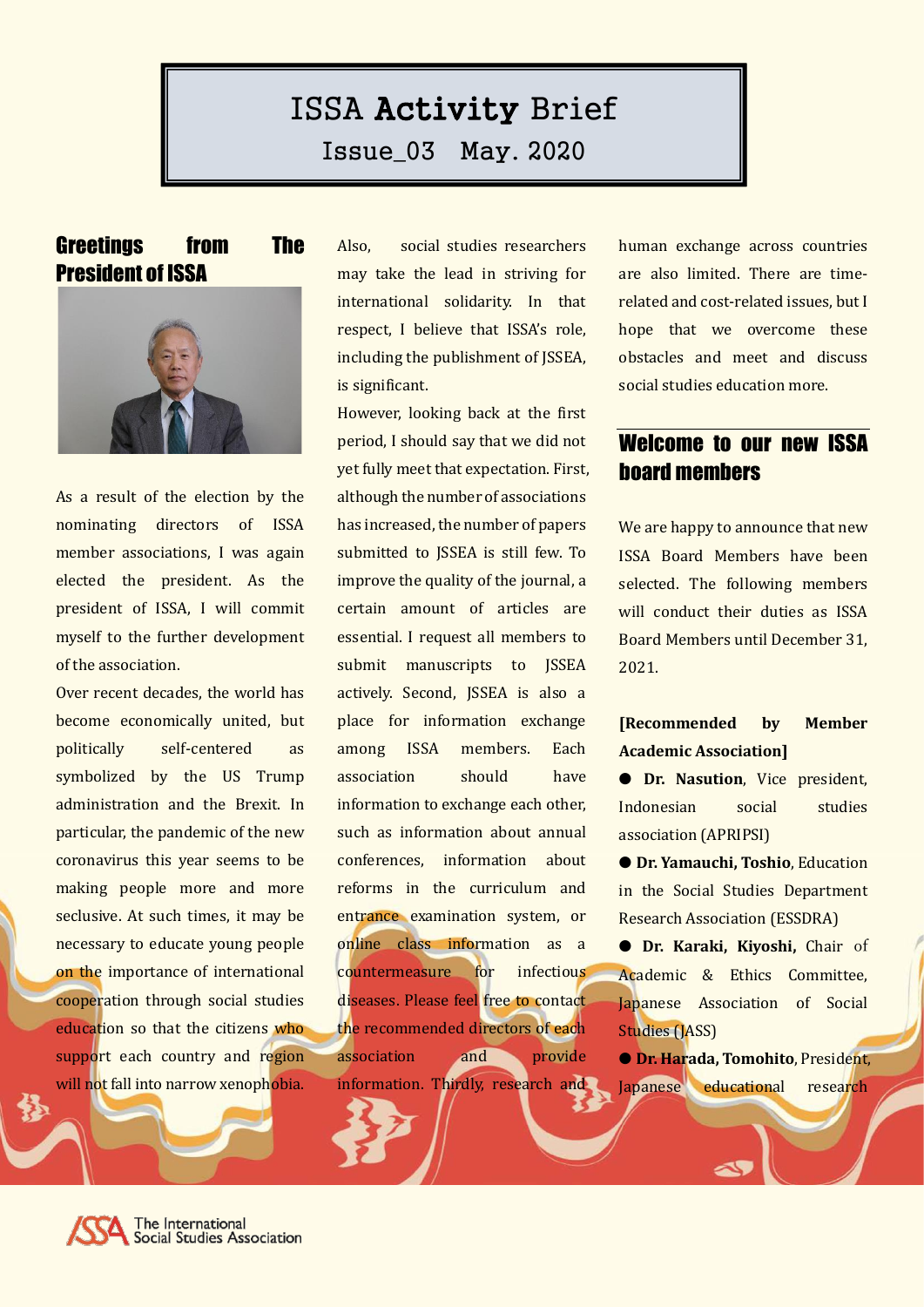association for social studies (JERASS)

● **Dr. Lee, Dongmin**, Chair of Public Relations Committee, The Korean association for social studies education (KASSE)

● **Dr. Lee, Myung Hee**, Vice president, Korean social studies association (KSSA)

#### **[Recommended by President]**

● **Dr. Kusahara, Kazuhiro**, Secretary General, Hiroshima University, Japan

● **Dr. Mine, Akihide**, Chair of Editorial Committee, Osaka Kyoiku University, Japan

# Greetings from the secretary general of the **ISSA**



I am Kazuhiro Kusahara, Secretary General of ISSA and JERASS in Japan. I am honored to be able to serve a second term as Secretary General. ISSA faces five major operational challenges. First, to expand the networking of member associations. Second, to increase the number of papers submitted to JSSEA, and to improve its reputation. Third, to increase the opportunities for collaborative research and academic exchange among member associations. Fourth, to enhance the frequency of communication between the ISSA management team, member associations, and their members. Fifth, to construct a system that can reliably collect ISSA annual fees and so increase its revenue. These are not independent issues; rather, they are deeply interconnected.

One of the strategies to solve these problems is to share the big stories between member associations. In other words, what is required of us is to create a sustainable platform for member associations to work on projects together, constructing physical-emotional memories by greater sharing of time and experience.

I would like to express my sincere

gratitude to all ISSA member associations for their understanding and cooperation. If you have any questions or comments about ISSA's general administration, please do not hesitate to email me.

# KSSA hosted ISSA affiliated event at Jeollanamdo International education center in South Korea

On August 23, 2019, during its annual conference, the Korean Social Studies Associations (KSSA) hosted an ISSA affiliated session at the Jeollanamdo International Education Center in South Korea. With a theme of "Contents of History Education in the 21st Century," seven scholars from Indonesia, Japan, and South Korea gave the following presentations.

• The Possibilities of the Newly Established "Modern and Contemporary History" Course for Japanese High Schools (Tomohito Harada / Shiga University, Japan) •Composition of History Education

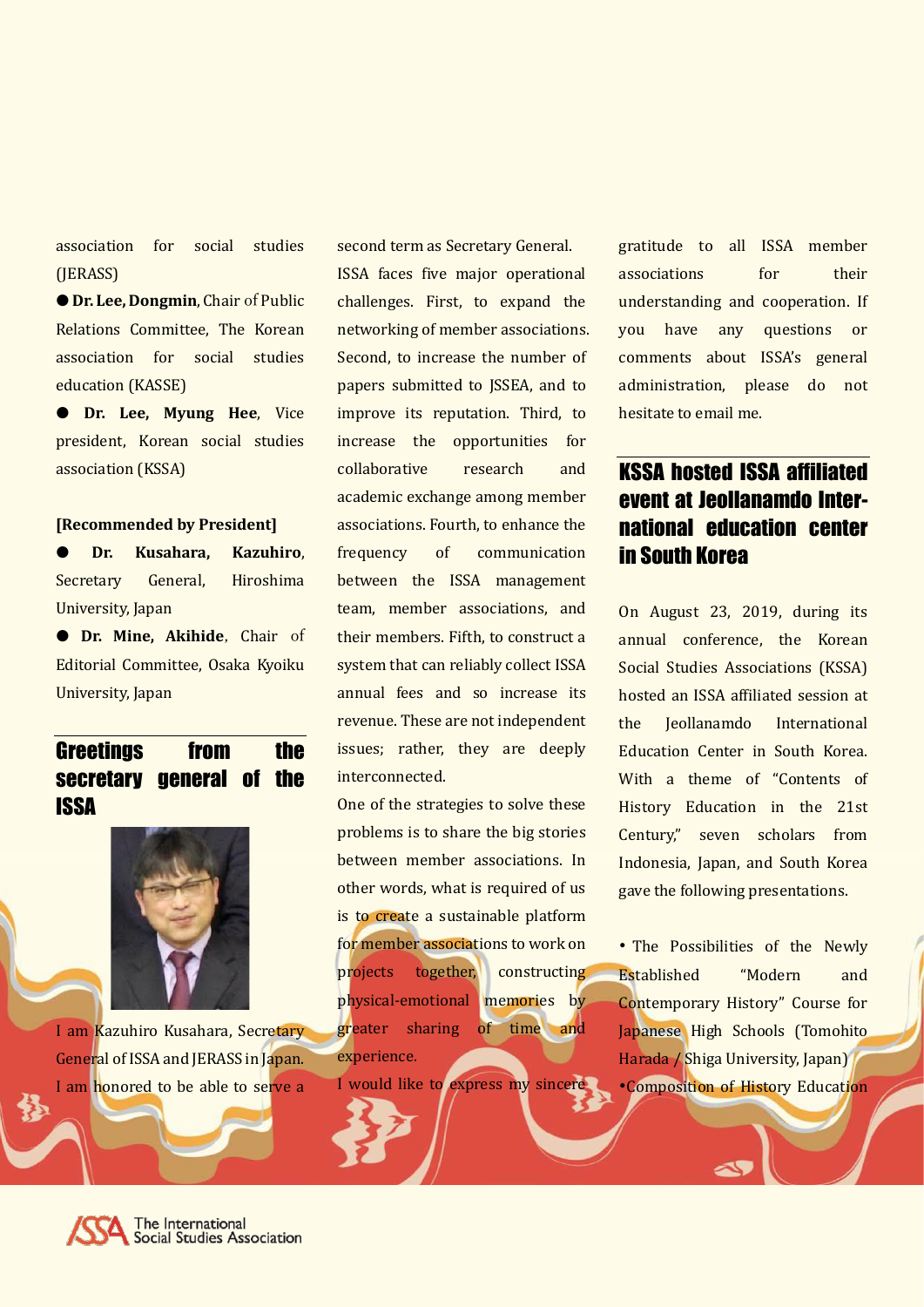Contents Centered on 'Futureoriented Modern Civilization' (Myung Hee Lee / Kongju National University, South Korea; Kyung Hee Chung / Youngsan University, South Korea; Bok Hyun Cho / KyungHee University, South Korea; Bong Seok Kim /Korea National University of Education, South Korea)

• Social Studies Education for National Integration in Indonesia: An Analysis of History Textbook (Nasution / Universitas Negeri Surabaya, Indonesia)

• The History Curriculum for Deconstruction and Reconstruction of the Discourse in History Textbook: Some Cases of Interaction by Elementary, Secondary, and University Students in Korea and Japan (Kazuhiro Kusahara / Hiroshima University, Japan)

#### JERASS hosted ISSA affiliated event at Shimane university in Japan

On November 9 2019, during its annual conference, Japanese Educational Research Association for Social Studies (JERASS) hosted ISSA affiliated session at Shimane University. Two scholars from Japan and Singapore gave presentations about "How can social studies relate to youth civic engagement?" and discussed the theme with audiences. More than 50 social studies educators participated in the session and enjoyed the following presentations.

• Connecting learning to society: Utilizing motivation for learning in social studies education practice (Noboru Tanaka / Gifu University, Japan)

• How can social studies relate to youth civic engagement? Preparation for informed civic participation through an inquiry approach: The Singapore Social Studies curriculum (Min Fui Chee / National Institute of Education, Singapore)

# JASS hosted a Joint Session with ISSA at Niigata university in Japan

On September 15, 2019, during its annual conference, the Japanese Association for the Social Studies (JASS) hosted a joint session with ISSA at Niigata University. Five scholars from China, South Korea and Japan made a presentation on the theme of "Exploring the roles and perspectives of social studies education in the global era with the keywords of diversity and symbiosis," and discussed the theme with their audiences. The presentation titles were as follows.

• Practice and Challenges of Multicultural Education in China: A Case Study of Beijing Normal University Nan'ao Experimental School. (Zheng Tiejun / Beijing Normal University Nan'ao Experimental School, China and Hu Xeuliang / Beijing Normal University, Zhuhai, China)

• Language Diversity and Bilingual Education: Focus on South Korean Context. (Eun-Young Jang and Kyong-Heui Nam / Seoul National University, South Korea)

• An Experiment of Japan-China-Korea Joint Research and Teaching Material Development Considering "Diversity and Symbiosis" in Social

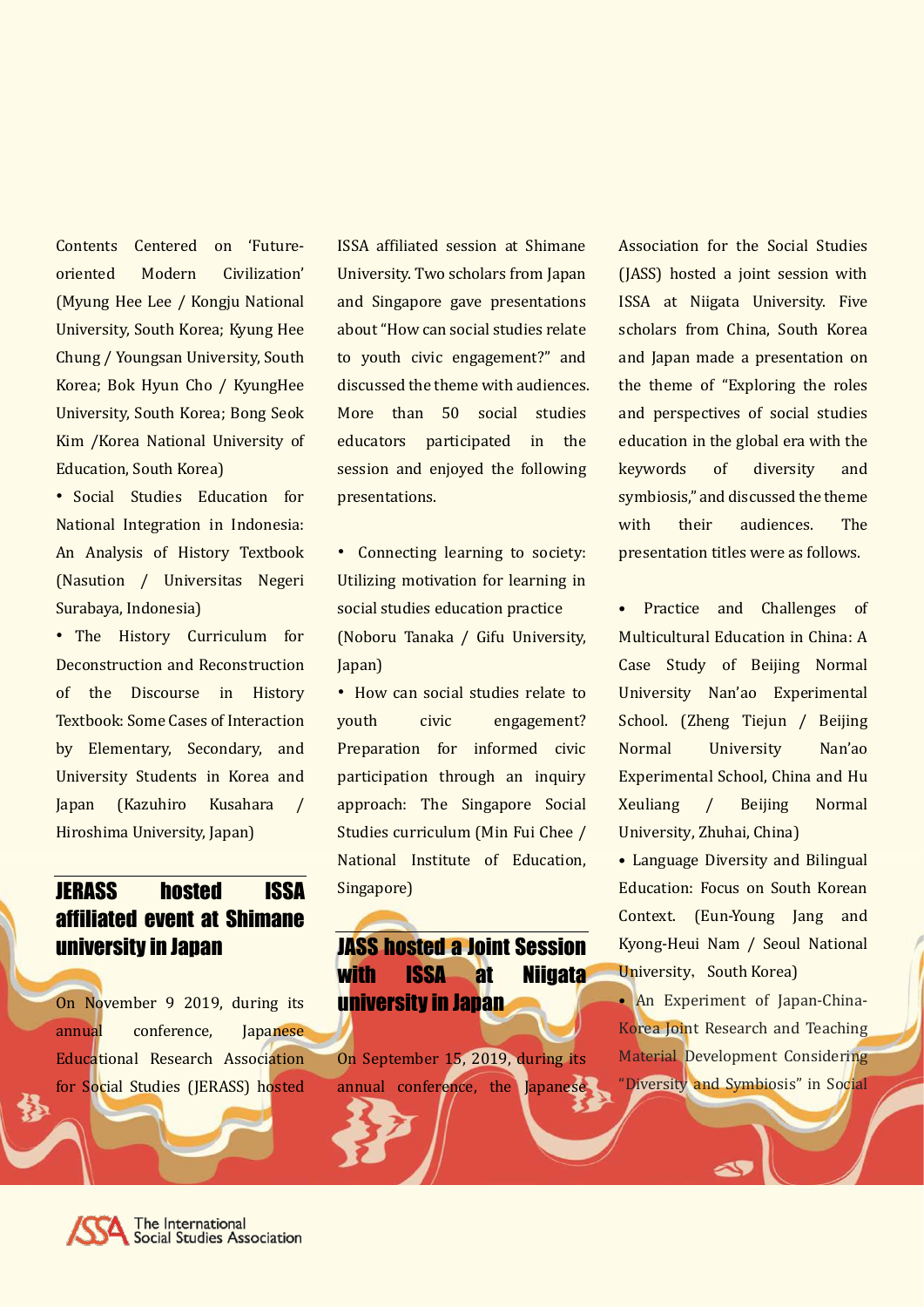Studies: "Movement of People" and "Pacific Diaspora" as Keywords. (Kyoko Nakayama / Teikyo University, Japan)

#### Future ISSA Affiliated EventS

Many forthcoming conferences are being canceled or postponed due to COVID-19. We will let you know when any individual ISSA member decides to host an ISSA affiliated event. We hope you are all safe and healthy.

# Delay of publication of JSSEA Vol. 9

We sincerely apologize for the delay in the publication of JSSEA Vol. 9. We will tell you as soon as the journal is ready to be published. We appreciate your support and understanding.

#### Call for special issue of JSSEA vol.10

Don't forget to submit your paper to JSSEA Vol. 10! In this volume, we are preparing a special issue on the

question, **"How should social studies deal with and contribute to achieving Sustainable Development Goals?"**

Sustainable Development Goals (SDGs), adopted in 2015, comprise 17 goals to be reached by 2030 in the move towards a sustainable society. Most of them have the idea of "Think globally, act locally," and are intended to be applied in all nations and regions. Building a sustainable society and developing its actors are important concerns, not only for education in sustainable development, and environmental and global education, but also for social studies education, including geography, history, and civics. How can social studies education in Asian countries and regions, with their differing values and backgrounds and problems, address SDGs related to a sustainable society? Further, which SDGs or issues does each country's or region's social studies education emphasize in building a sustainable society?

In *JSSEA* vol. 10, a special issue, we propose the theme, "How can social studies contribute to achieving Sustainable Development Goals?" The purpose of this theme is to discuss strategies to achieve SDGs and a sustainable society in social studies education in Asia.

Any article on social studies education and its related fields, which include history and geography education, political education, global and international education, and citizenship education, are also welcome! The submission deadline is **November 30, 2020**. We look

forward to reading your work!

#### Let me Introduce our ISSA and JSSEA administrators